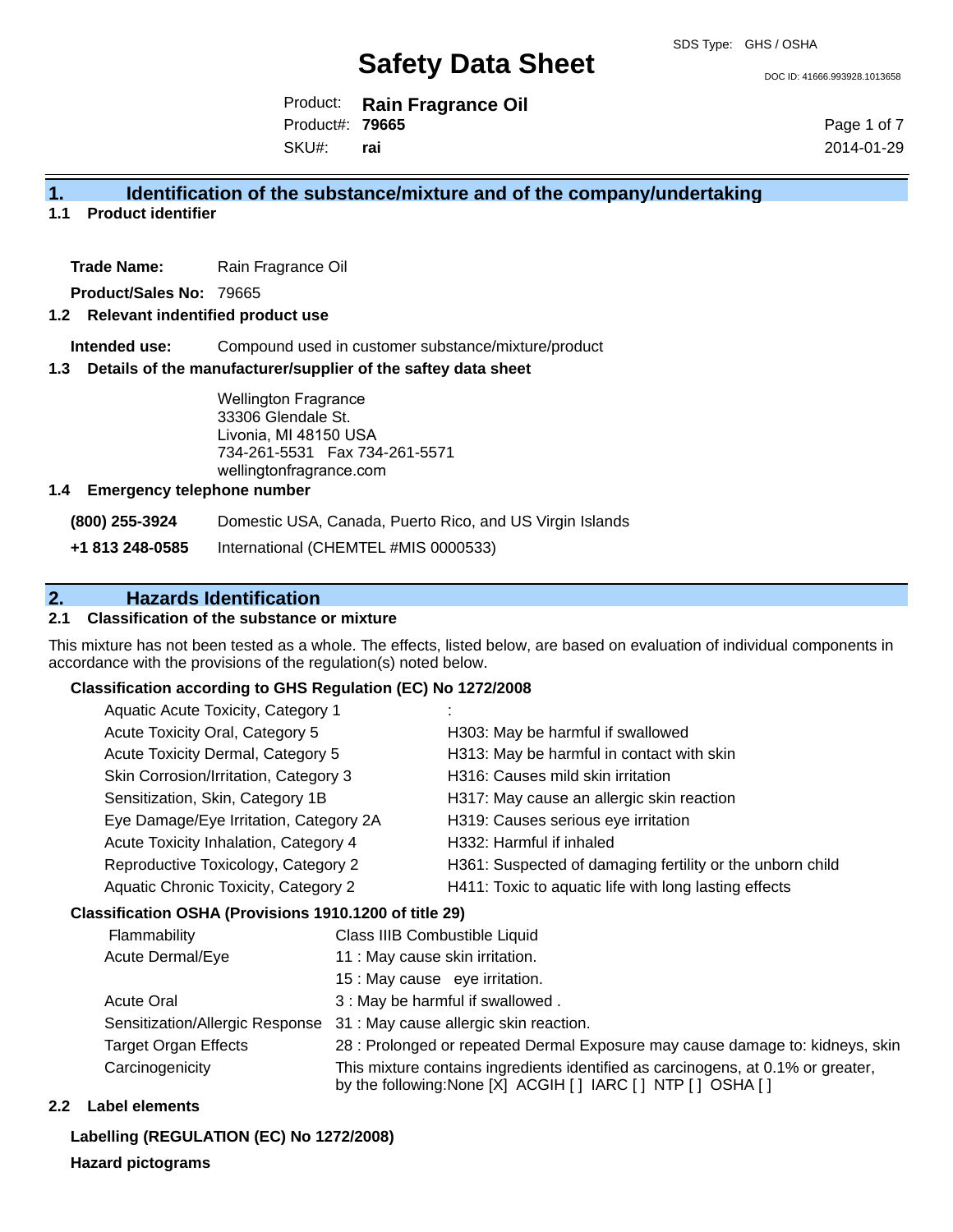DOC ID: 41666.993928.1013658

Product: **Rain Fragrance Oil** Product#: **79665**

SKU#: **rai**





**Signal Word: Warning Hazard statments**

| H303             | May be harmful if swallowed                         |
|------------------|-----------------------------------------------------|
| H313             | May be harmful in contact with skin                 |
| H316             | Causes mild skin irritation                         |
| H317             | May cause an allergic skin reaction                 |
| H319             | Causes serious eye irritation                       |
| H332             | Harmful if inhaled                                  |
| H <sub>361</sub> | Suspected of damaging fertility or the unborn child |
| H411             | Toxic to aquatic life with long lasting effects     |

## **Precautionary Statements**

#### **Prevention:**

| P <sub>201</sub>     | Obtain special instructions before use                                                                                                                         |
|----------------------|----------------------------------------------------------------------------------------------------------------------------------------------------------------|
| P <sub>202</sub>     | Do not handle until all safety precautions have been read and understood                                                                                       |
| P <sub>264</sub>     | Wash hands thoroughly after handling                                                                                                                           |
| P <sub>271</sub>     | Use only outdoors or in a well-ventilated area                                                                                                                 |
| P272                 | Contaminated work clothing should not be allowed out of the workplace                                                                                          |
| P273                 | Avoid release to the environment                                                                                                                               |
| P <sub>281</sub>     | Use personal protective equipment as required                                                                                                                  |
| Response:            |                                                                                                                                                                |
| P302 + P352          | IF ON SKIN: Wash with soap and water                                                                                                                           |
| $P304 + P312 + P340$ | IF INHALED: Call a POISON CENTER or doctor/physician if you feel unwell Remove victim<br>to fresh air and keep at rest in a position comfortable for breathing |
| $P305 + P351 + P338$ | IF IN EYES: Rinse cautiously with water for several minutes Remove contact lenses if<br>present and easy to do. continue rinsing                               |
| $P308 + P313$        | IF exposed or concerned: Get medical advice/attention                                                                                                          |
| P312                 | Call a POISON CENTER or doctor/physician if you feel unwell                                                                                                    |
| $P333 + P313$        | If skin irritation or a rash occurs: Get medical advice/attention                                                                                              |
| $P337 + P313$        | If eye irritation persists: Get medical advice/attention                                                                                                       |
| P363                 | Wash contaminated clothing before reuse                                                                                                                        |

P391 Collect Spillage

# **2.3 Other Hazards**

# **no data available**

# **3. Composition/Information on Ingredients**

## **3.1 Mixtures**

This product is a complex mixture of ingredients, which contains among others the following substance(s), presenting a health or environmental hazard within the meaning of the UN Globally Harmonized System of Classification and Labeling of Chemicals (GHS):

Page 2 of 7 2014-01-29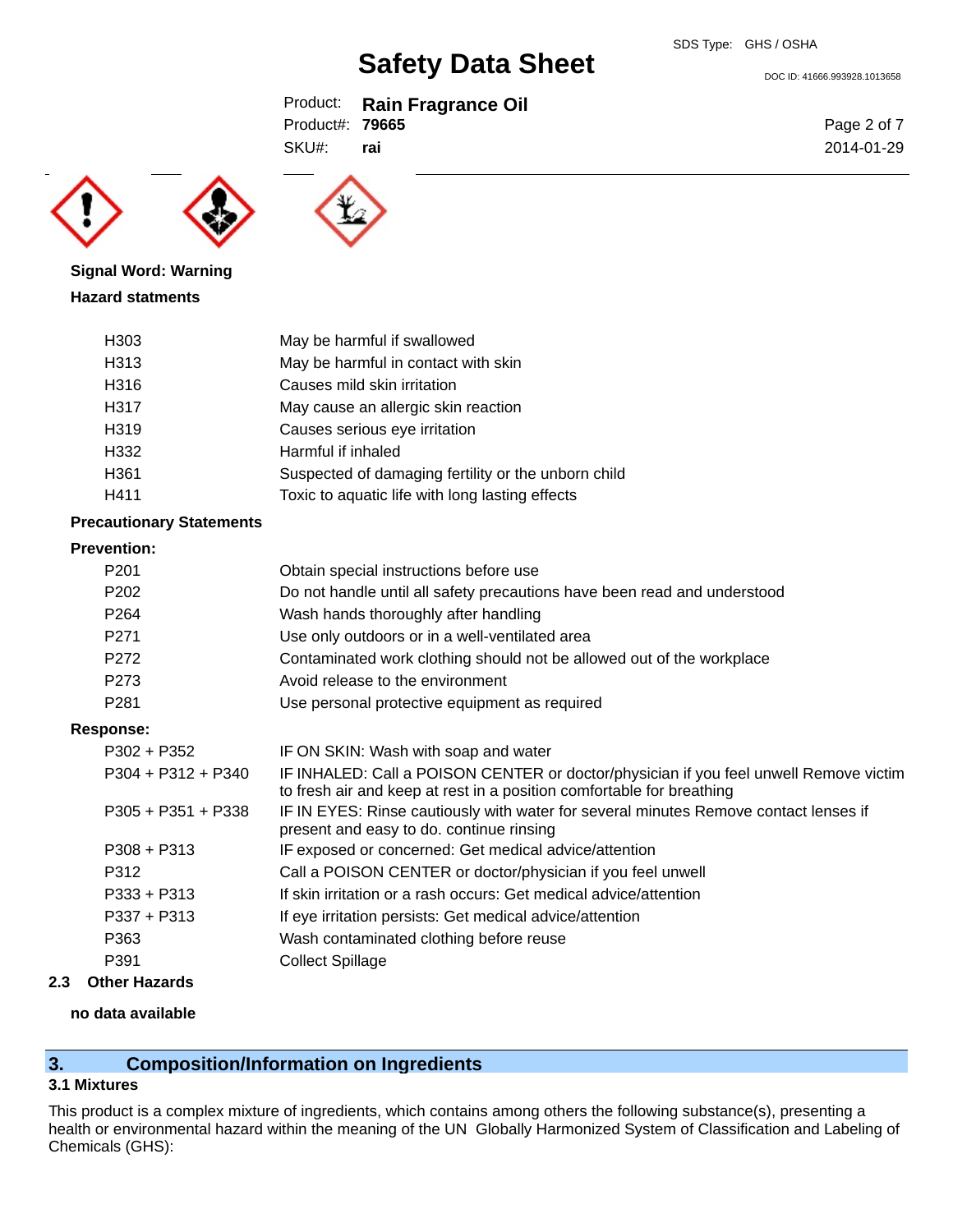DOC ID: 41666.993928.1013658

|                 | Product: Rain Fragrance Oil |
|-----------------|-----------------------------|
| Product#: 79665 |                             |
| SKU#: rai       |                             |

Page 3 of 7 2014-01-29

| <b>CAS#</b><br>Ingredient                                | EC#                                            | Conc.<br>Range | <b>GHS Classification</b> | <b>OSHA Classification</b> |
|----------------------------------------------------------|------------------------------------------------|----------------|---------------------------|----------------------------|
| 120-51-4                                                 | 204-402-9                                      | 20 - 30 %      | H302; H313; H411          | 28, 3                      |
| <b>Benzyl Benzoate</b>                                   |                                                |                |                           |                            |
| 8050-15-5                                                | 232-476-2                                      | $20 - 30 \%$   | H412                      | 31                         |
|                                                          | Methyl ester of rosin (partially hydrogenated) |                |                           |                            |
| 84-66-2                                                  | 201-550-6                                      | $10 - 20 \%$   | H316                      |                            |
| Diethyl phthalate                                        |                                                |                |                           |                            |
| 1222-05-5                                                | 214-946-9                                      | $10 - 20%$     | H316; H410                | 11, 15                     |
|                                                          | Hexamethylindanopyran                          |                |                           |                            |
| 118-58-1                                                 | 204-262-9                                      | $5 - 10%$      | H303; H317; H320; H412    | 31                         |
| <b>Benzyl Salicylate</b>                                 |                                                |                |                           |                            |
| 105-95-3                                                 | 203-347-8                                      | $5 - 10%$      | H411                      | 11, 15                     |
| Ethylene brassylate                                      |                                                |                |                           |                            |
| 101-86-0                                                 | 202-983-3                                      | $2 - 5%$       | H303; H316; H317; H411    | 11, 15                     |
| Hexyl cinnamal                                           |                                                |                |                           |                            |
| $60 - 12 - 8$                                            | 200-456-2                                      | $2 - 5%$       | H302; H313; H316; H319    | 11, 15, 3                  |
| phenethyl alcohol                                        |                                                |                |                           |                            |
| 31906-04-4                                               | 250-863-4                                      | $2 - 5%$       | H317                      |                            |
|                                                          | Hydroxyisohexyl 3-cyclohexene carboxaldehyde   |                |                           |                            |
| 106-24-1                                                 | 203-377-1                                      | $1 - 2%$       | H303; H315                | 11, 15, 31                 |
| Geraniol                                                 |                                                |                |                           |                            |
| 122-40-7                                                 | 204-541-5                                      | $1 - 2%$       | H303; H316; H317; H411    | 11, 15                     |
| Amyl Cinnamal                                            |                                                |                |                           |                            |
| 80-54-6                                                  | 201-289-8                                      | $0.1 - 1.0 %$  | H302; H315; H361; H411    | 11, 15, 26, 28, 3, 31, 39  |
| <b>Butylphenyl Methylpropional</b>                       |                                                |                |                           |                            |
| See Section 16 for full text of GHS classification codes |                                                |                |                           |                            |

Total Hydrocarbon Content  $% w/w = 0.00$ 

# **4. First Aid Measures 4.1 Description of first aid measures Inhalation:** Remove from exposure site to fresh air and keep at rest. Obtain medical advice. **Eye Exposure:** Flush immediately with water for at least 15 minutes. Contact physician if symptoms persist. **Skin Exposure:** Remove contaminated clothes. Wash thoroughly with water (and soap). Contact physician if symptoms persist. **Ingestion: Rinse mouth with water and obtain medical advice. Rinse mouth with water and obtain medical advice. 4.2 Most important symptoms and effects, both acute and delayed Symptoms:** no data available Risks: **Risks:** Refer to Section 2.2 "Hazard Statements" **4.3 Indication of any immediate medical attention and special treatment needed Treatment:** Refer to Section 2.2 "Response"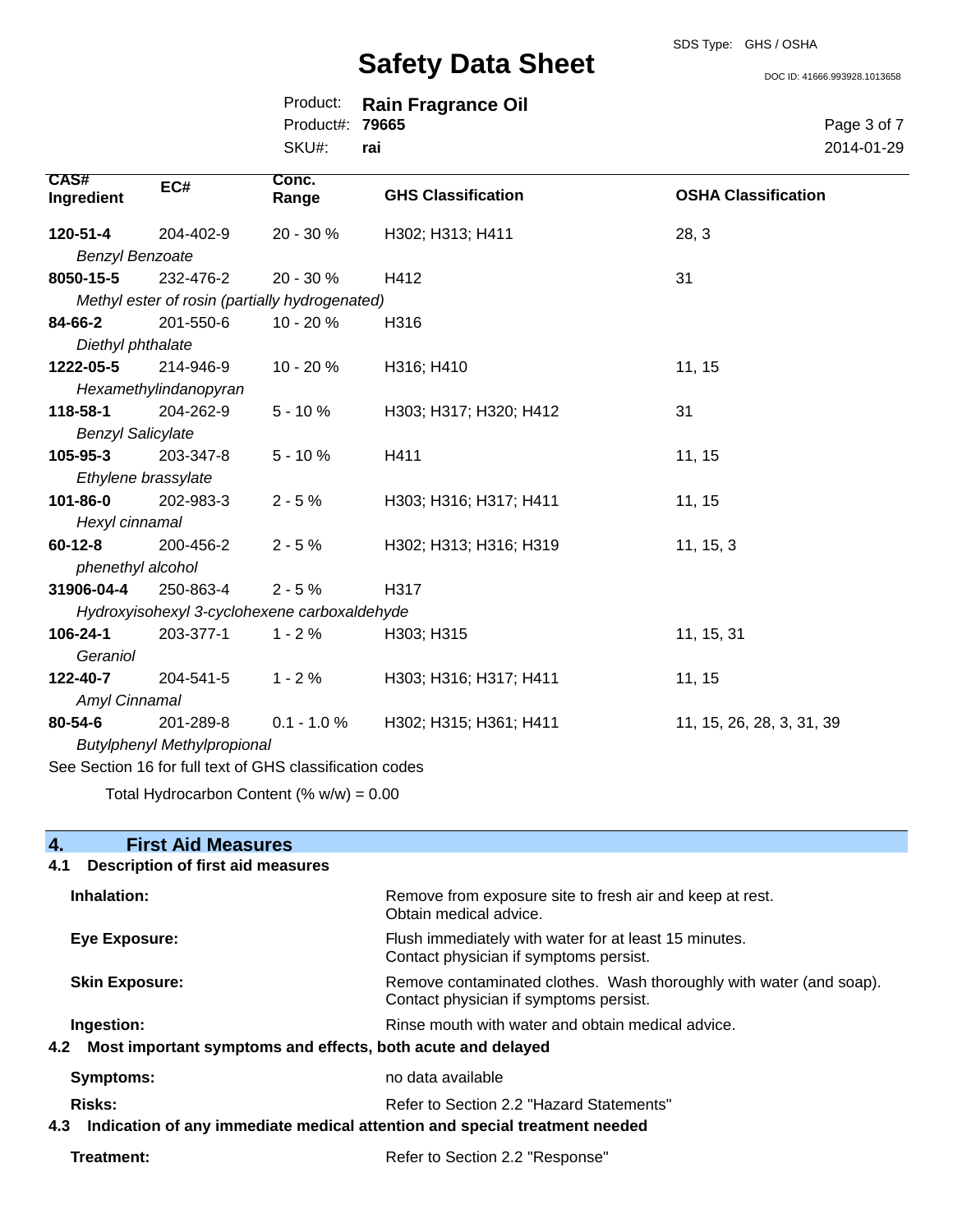DOC ID: 41666.993928.1013658

|                        | Product: Rain Fragrance Oil |
|------------------------|-----------------------------|
| Product#: <b>79665</b> |                             |
| .                      |                             |

SKU#: **rai** Page 4 of 7 2014-01-29

| 5.<br><b>Fire-Fighting measures</b>                            |                                                   |
|----------------------------------------------------------------|---------------------------------------------------|
| 5.1<br><b>Extinguishing media</b>                              |                                                   |
| Suitable:                                                      | Carbon dioxide (CO2), Dry chemical, Foam          |
| Unsuitable                                                     | Do not use a direct water jet on burning material |
| 5.2 Special hazards arising from the substance or mixture      |                                                   |
| During fire fighting:<br>5.3<br><b>Advice for firefighters</b> | Water may be ineffective                          |
| <b>Further information:</b>                                    | Standard procedure for chemical fires             |

## **6. Accidental Release Measures**

### **6.1 Personal precautions, protective equipment and emergency procedures**

Avoid inhalation and contact with skin and eyes. A self-contained breathing apparatus is recommended in case of a major spill.

#### **6.2 Environmental precautions**

Keep away from drains, soil, and surface and groundwater.

### **6.3 Methods and materials for containment and cleaning up**

Clean up spillage promptly. Remove ignition sources. Provide adequate ventilation. Avoid excessive inhalation of vapors. Gross spillages should be contained by use of sand or inert powder and disposed of according to the local regulations.

#### **6.4 Reference to other sections**

Not Applicable

# **7. Handling and Storage**

#### **7.1 Precautions for safe handling**

Apply according to good manufacturing and industrial hygiene practices with proper ventilation. Do not drink, eat or smoke while handling. Respect good personal hygiene.

### **7.2 Conditions for safe storage, including any incompatibilities**

Store in a cool, dry and ventilated area away from heat sources and protected from light in tightly closed original container. Avoid plastic and uncoated metal container. Keep air contact to a minimum.

## **7.3 Specific end uses**

No information available

# **8. Exposure Controls/Personal Protection**

## **8.1 Control parameters**

| <b>Exposure Limits:</b> |                   |                                                                     |
|-------------------------|-------------------|---------------------------------------------------------------------|
| <b>Component</b>        |                   | ACGIH<br>ACGIH<br>OSHA<br>OSHA<br>TWA ppm STEL ppm TWA ppm STEL ppm |
| 84-66-2                 | Diethyl phthalate |                                                                     |

**Engineering Controls:** Use local exhaust as needed.

#### **8.2 Exposure controls - Personal protective equipment**

**Eye protection:** Tightly sealed goggles, face shield, or safety glasses with brow guards and side shields, etc. as may be appropriate for the exposure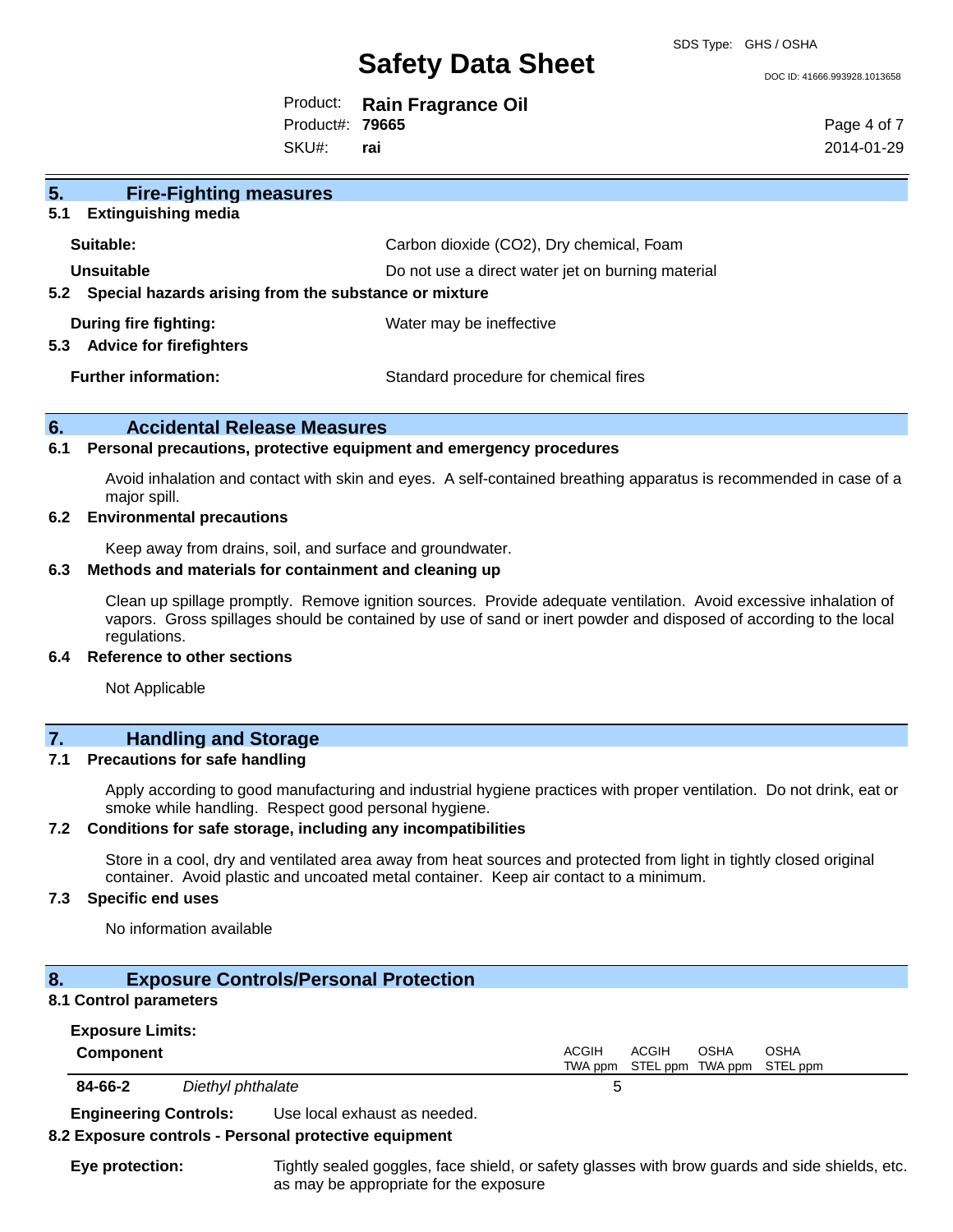DOC ID: 41666.993928.1013658

|                        | Product: Rain Fragrance Oil |
|------------------------|-----------------------------|
| Product#: <b>79665</b> |                             |
| SKU#: rai              |                             |

Page 5 of 7 2014-01-29

| <b>Respiratory protection:</b> | Avoid excessive inhalation of concentrated vapors. Apply local ventilation where appropriate. |
|--------------------------------|-----------------------------------------------------------------------------------------------|
| <b>Skin protection:</b>        | Avoid Skin contact. Use chemically resistant gloves as needed.                                |

# **9. Physical and Chemical Properties**

#### **9.1 Information on basic physical and chemical properties**

| Appearance:                  | Conforms to Standard            |
|------------------------------|---------------------------------|
| Odor:                        | Conforms to Standard            |
| Color:                       | <b>Colorless to Pale Yellow</b> |
| <b>Viscosity:</b>            | Liquid                          |
| <b>Freezing Point:</b>       | Not determined                  |
| <b>Boiling Point:</b>        | Not determined                  |
| <b>Melting Point:</b>        | Not determined                  |
| <b>Flashpoint:</b>           | >200 F (93.33 C)                |
| <b>Auto flammability:</b>    | Not determined                  |
| <b>Explosive Properties:</b> | None Expected                   |
| <b>Oxidizing properties:</b> | None Expected                   |
| Vapor Pressure (mmHg@20 C):  | 0.0017                          |
| %VOC:                        | 0                               |
| Specific Gravity @ 25 C:     | 1.0515                          |
| Density @ 25 C:              | 1.0485                          |
| Refractive Index @ 25 C:     | 1.5270                          |
| Soluble in:                  | Oil                             |

# **10. Stability and Reactivity**

| <b>10.1 Reactivity</b>                  | None                                               |
|-----------------------------------------|----------------------------------------------------|
| <b>10.2 Chemical stability</b>          | Stable                                             |
| 10.3 Possibility of hazardous reactions | None known                                         |
| <b>10.4 Conditions to avoid</b>         | None known                                         |
| 10.5 Incompatible materials             | Strong oxidizing agents, strong acids, and alkalis |
| 10.6 Hazardous decomposition products   | None known                                         |

| <b>Toxicological Information</b><br>11. |                                                      |
|-----------------------------------------|------------------------------------------------------|
| <b>11.1 Toxicological Effects</b>       |                                                      |
| <b>Acute toxicity - Oral</b>            | (LD50: 3,125.00) May be harmful if swallowed         |
| <b>Acute toxicity - Dermal</b>          | (LD50: 4,081.19) May be harmful in contact with skin |
| <b>Acute toxicity - Inhalation</b>      | (LC50: 15.94) Harmful if inhaled                     |
| <b>Skin corrosion / irritation</b>      | Causes mild skin irritation                          |
| Serious eye damage / irritation         | Causes serious eye irritation                        |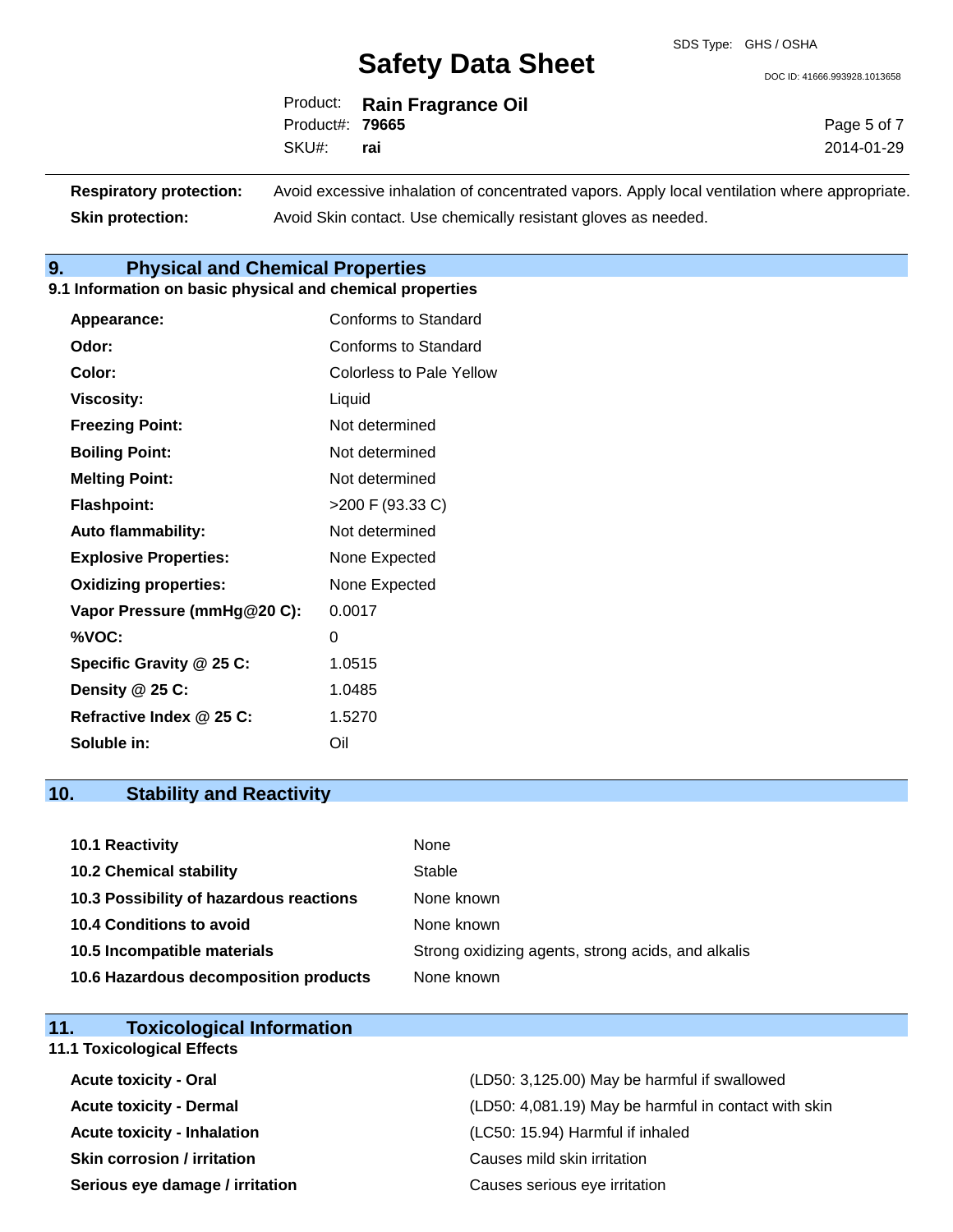SDS Type: GHS / OSHA

DOC ID: 41666.993928.1013658

|                 | Product: Rain Fragrance Oil |
|-----------------|-----------------------------|
| Product#: 79665 |                             |
| SKU#: rai       |                             |

Page 6 of 7 2014-01-29

| <b>Respiratory sensitization</b>                   | Not classified - the classification criteria are not met |
|----------------------------------------------------|----------------------------------------------------------|
| <b>Skin sensitization</b>                          | May cause an allergic skin reaction                      |
| <b>Germ cell mutagenicity</b>                      | Not classified - the classification criteria are not met |
| Carcinogenicity                                    | Not classified - the classification criteria are not met |
| <b>Reproductive toxicity</b>                       | Suspected of damaging fertility or the unborn child      |
| Specific target organ toxicity - single exposure   | Not classified - the classification criteria are not met |
| Specific target organ toxicity - repeated exposure | Not classified - the classification criteria are not met |
| <b>Aspiration hazard</b>                           | Not classified - the classification criteria are not met |

| <b>Ecological Information</b><br>12. |                                                 |
|--------------------------------------|-------------------------------------------------|
| <b>12.1 Toxicity</b>                 |                                                 |
| <b>Acute acquatic toxicity</b>       |                                                 |
| <b>Chronic acquatic toxicity</b>     | Toxic to aquatic life with long lasting effects |
| <b>Toxicity Data on soil</b>         | no data available                               |
| <b>Toxicity on other organisms</b>   | no data available                               |
| 12.2 Persistence and degradability   | no data available                               |
| 12.3 Bioaccumulative potential       | no data available                               |
| 12.4 Mobility in soil                | no data available                               |
| 12.5 Other adverse effects           | no data available                               |
|                                      |                                                 |

# **13. Disposal Conditions**

## **13.1 Waste treatment methods**

Do not allow product to reach sewage systems. Dispose of in accordance with all local and national regulations. Send to a licensed waste management company.The product should not be allowed to enter drains, water courses or the soil. Do not contaminate ponds, waterways or ditches with chemical or used container.

# **14. Transport Information**

| <b>Regulator</b>                                                              |            | <b>Class</b> | <b>Pack Group</b>                   | <b>Sub Risk</b> | UN-nr. |
|-------------------------------------------------------------------------------|------------|--------------|-------------------------------------|-----------------|--------|
| U.S. DOT (Non-Bulk)                                                           |            |              | Not Regulated - Not Dangerous Goods |                 |        |
| <b>Chemicals NOI</b>                                                          |            |              |                                     |                 |        |
| <b>ADR/RID (International Road/Rail)</b>                                      |            |              |                                     |                 |        |
| <b>Environmentally Hazardous</b><br>Liquid, n.o.s.<br><b>IATA (Air Cargo)</b> | Substance. | 9            | Ш                                   |                 | UN3082 |
| <b>Environmentally Hazardous</b><br>Liquid, n.o.s.<br><b>IMDG (Sea)</b>       | Substance, | 9            | Ш                                   |                 | UN3082 |
| <b>Environmentally Hazardous</b><br>Liquid, n.o.s.                            | Substance, | 9            | Ш                                   |                 | UN3082 |